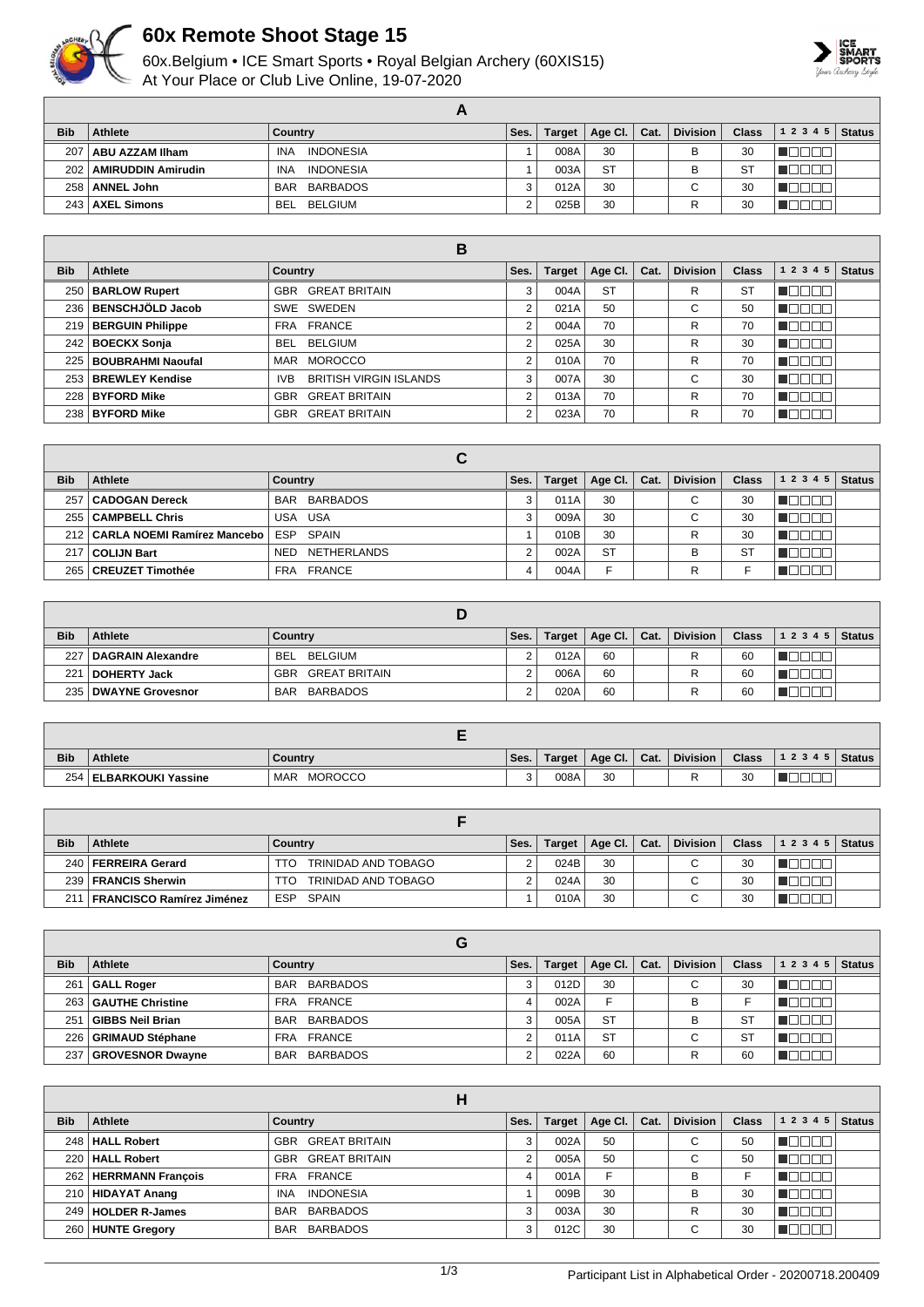

## **60x Remote Shoot Stage 15**

60x.Belgium • ICE Smart Sports • Royal Belgian Archery (60XIS15) At Your Place or Club Live Online, 19-07-2020



| <b>Bib</b>       | Athlete            | Country                 | Ses.     | Target | Age Cl.   Cat. | <b>Division</b>          | <b>Class</b> | $12345$ Status |  |
|------------------|--------------------|-------------------------|----------|--------|----------------|--------------------------|--------------|----------------|--|
| 203              | <b>IRVINE Russ</b> | AUSTRALIA<br><b>AUS</b> |          | 004A   | 30             | $\overline{\phantom{0}}$ | 30           |                |  |
| 230 <sub>1</sub> | <b>IRVINE Russ</b> | AUSTRALIA<br><b>AUS</b> | <u>.</u> | 015A   | <b>ST</b>      |                          | <b>ST</b>    |                |  |

| <b>Bib</b> | <b>Athlete</b>    | Country               | Ses. | Target | Age Cl. | Cat. | <b>Division</b> | <b>Class</b> | 12345<br><b>Status</b> |
|------------|-------------------|-----------------------|------|--------|---------|------|-----------------|--------------|------------------------|
|            | 234 JOYCE Darragh | <b>IRELAND</b><br>IRL |      | 019A   | 60      |      |                 | 60           |                        |

| <b>Bib</b> | <b>Athlete</b>        | Country                    | Ses.     | Target | Age Cl.   | Cat. | <b>Division</b> | <b>Class</b> | 12345 | <b>Status</b> |
|------------|-----------------------|----------------------------|----------|--------|-----------|------|-----------------|--------------|-------|---------------|
|            | 233   KRAMER Gunther  | SOUTH AFRICA<br><b>RSA</b> | <u>.</u> | 018A   | 30        |      |                 | 30           |       |               |
|            | 209   KRISTANTI Lilik | <b>INDONESIA</b><br>INA    |          | 009A   | <b>ST</b> |      |                 | <b>ST</b>    |       |               |

| <b>Bib</b> | <b>Athlete</b>              | Country                    | Ses. | Target <sub>1</sub> | Age Cl.   Cat. | <b>Division</b> | <b>Class</b> | $12345$ Status |  |
|------------|-----------------------------|----------------------------|------|---------------------|----------------|-----------------|--------------|----------------|--|
|            | 246   LAUKELAND Terje Movik | NOR NORWAY                 |      | 026B                | 70             |                 | 70           |                |  |
|            | 216 LYNCH Mark              | SOUTH AFRICA<br><b>RSA</b> |      | 001A                | 30             |                 | 30           |                |  |

|            | М                        |                |      |        |                      |  |                 |              |       |               |  |
|------------|--------------------------|----------------|------|--------|----------------------|--|-----------------|--------------|-------|---------------|--|
| <b>Bib</b> | <b>Athlete</b>           | Country        | Ses. | Target | Age Cl. $\vert$ Cat. |  | <b>Division</b> | <b>Class</b> | 12345 | <b>Status</b> |  |
|            | 232   MAGRAS Judith      | BAR BARBADOS   |      | 017A   | 30                   |  |                 | 30           |       |               |  |
|            | 252   MANNING Patrick    | BAR BARBADOS   |      | 006A   | 30                   |  | R               | 30           |       |               |  |
|            | 204   MOINEAU Christophe | BEL<br>BELGIUM |      | 005A   | <b>BB</b>            |  |                 | <b>BB</b>    |       |               |  |

| <b>Bib</b> | <b>Athlete</b>              | Countrv                                     | Ses. | Target | Age Cl. | Cat. | <b>Division</b> | Class | 12345 | Status |
|------------|-----------------------------|---------------------------------------------|------|--------|---------|------|-----------------|-------|-------|--------|
| 2181       | <b>NAPE Kizzel Charizze</b> | <b>BRITISH VIRGIN ISLANDS</b><br><b>IVE</b> | ⌒    | 003A   | 30      |      |                 | 30    |       |        |

| <b>Bib</b> | <b>Athlete</b>        | Country                | Ses. | Target | Age Cl.   Cat. |  | <b>Division</b> | <b>Class</b> | 12345 | <b>Status</b> |  |  |
|------------|-----------------------|------------------------|------|--------|----------------|--|-----------------|--------------|-------|---------------|--|--|
|            | $200$   PEERS Tim     | GREAT BRITAIN<br>GBR   |      | 001A   | 70             |  |                 | 70           |       |               |  |  |
|            | 259   PHOENIX Anthony | BARBADOS<br><b>BAR</b> |      | 012B   | 30             |  | $\sim$<br>◡     | 30           |       |               |  |  |
|            | 224   PIETERS Hardus  | SOUTH AFRICA<br>RSA    |      | 009A   | <b>ST</b>      |  |                 | <b>ST</b>    |       |               |  |  |

| <b>Bib</b> | Athlete                       | Country              | Ses. | Target | Age Cl. $ $ | Cat. | <b>Division</b> | <b>Class</b> | $12345$ Status |  |  |
|------------|-------------------------------|----------------------|------|--------|-------------|------|-----------------|--------------|----------------|--|--|
|            | 247   RAMIREZ RODRIGUEZ Diego | <b>MEXICO</b><br>MEX |      | 001A   | 30          |      |                 | 30           |                |  |  |
|            | 264   ROBIN Michel            | <b>FRANCE</b><br>FRA |      | 003A   |             |      |                 |              |                |  |  |

| o          |                             |                              |      |               |           |      |                 |              |           |               |
|------------|-----------------------------|------------------------------|------|---------------|-----------|------|-----------------|--------------|-----------|---------------|
| <b>Bib</b> | Athlete                     | Country                      | Ses. | <b>Target</b> | Age Cl.   | Cat. | <b>Division</b> | <b>Class</b> | 1 2 3 4 5 | <b>Status</b> |
| 267        | <b>SAKTHIVEL Nikhil Raj</b> | <b>INDIA</b><br>IND.         |      | 002A          | 25        |      | С               | 25           |           |               |
|            | 223   SAUREN Yvo            | NETHERLANDS<br>NED           | ົ    | 008A          | <b>ST</b> |      | R               | <b>ST</b>    |           |               |
|            | 245   SEKKELSTEN Jan Roar   | NOR NORWAY                   | 2    | 026A          | 60        |      | R               | 60           |           |               |
|            | 256   SINGH Robert          | GUY GUYANA                   | 3    | 010A          | 30        |      | R               | 30           |           |               |
|            | 206   SKODJE Cecilie        | NOR NORWAY                   |      | 007A          | <b>BB</b> |      | B               | <b>BB</b>    |           |               |
| 241        | SOOKRAJ Kitana              | TRINIDAD AND TOBAGO<br>TTO   | C    | 024C          | 30        |      | С               | 30           |           |               |
|            | 205   STREET Per            | DENMARK<br>DEN               |      | 006A          | <b>BB</b> |      | B               | BB           |           |               |
|            | 244   STUYCK Silke          | <b>BEL</b><br><b>BELGIUM</b> |      | 025C          | 30        |      | R               | 30           |           |               |

| <b>Bib</b> | <b>Athlete</b>       | Country      | Ses. | Target $\vert$ | Age Cl. Cat. |  | Division    | Class N | 1 2 3 4 5   Status |  |
|------------|----------------------|--------------|------|----------------|--------------|--|-------------|---------|--------------------|--|
| 231        | <b>TANVEER Ahmed</b> | PAK PAKISTAN |      | 016A           | Þ            |  |             |         |                    |  |
|            | 215   TENG WEI Teng  | MAS MALAYSIA |      | 012A           | 50           |  | $\sim$<br>v | 50      |                    |  |
|            | 270   TEVEL Thomas   | BEL BELGIUM  |      | 027A           | 50           |  | $\sim$<br>ັ | 50      |                    |  |